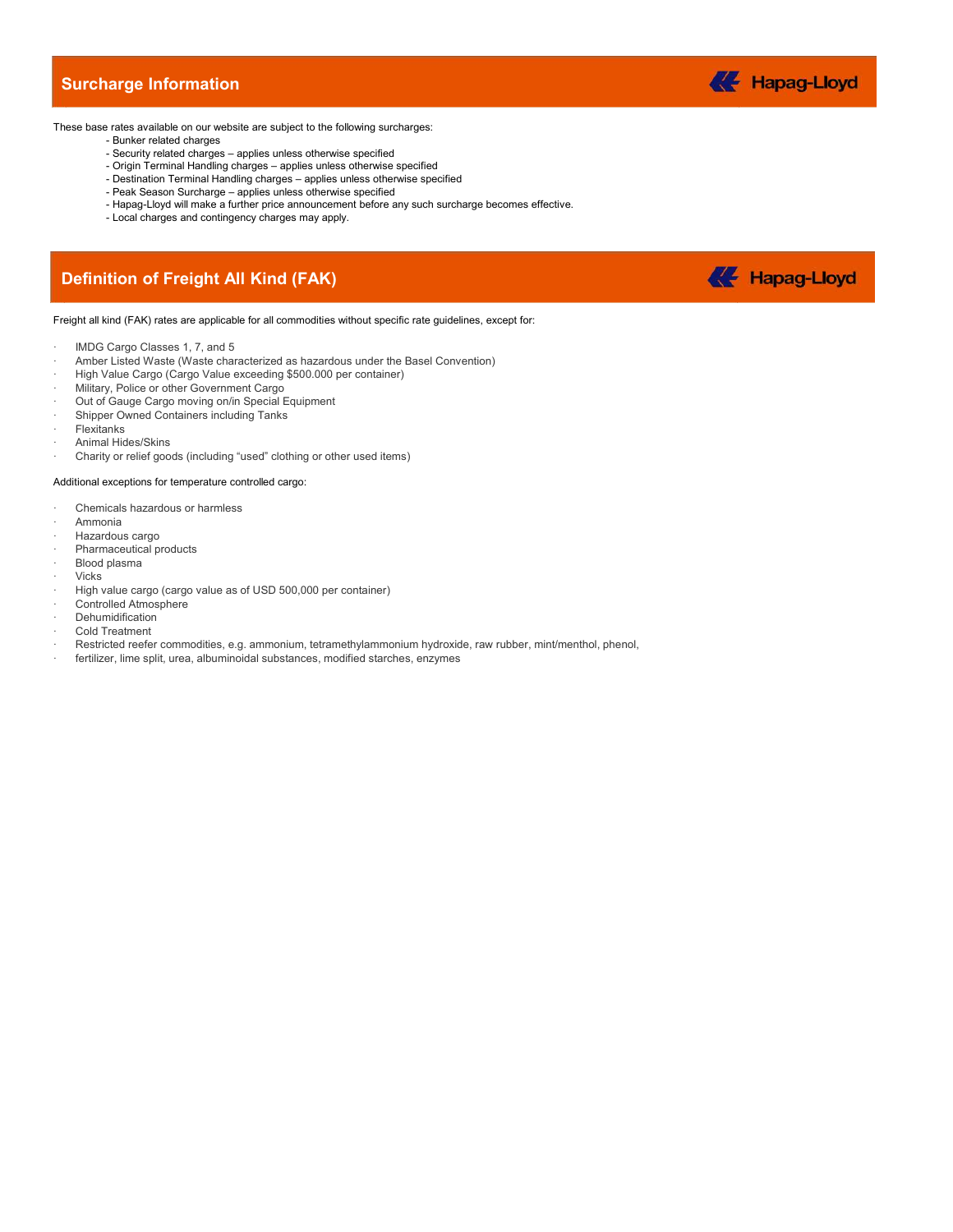

| Additional Charges To/From East Asia & Oceania - From/ To Europe |                       |                          |              |             |             |      |                               |                                            |                         | <b>K</b> Hapag-Lloyd                                                                                               |
|------------------------------------------------------------------|-----------------------|--------------------------|--------------|-------------|-------------|------|-------------------------------|--------------------------------------------|-------------------------|--------------------------------------------------------------------------------------------------------------------|
|                                                                  |                       |                          |              |             |             |      |                               |                                            |                         | valid until further notice                                                                                         |
|                                                                  |                       |                          |              |             |             |      | <b>Trade Specific Charges</b> |                                            |                         |                                                                                                                    |
| Charges                                                          | <b>HL Charge Code</b> | <b>Currency or</b>       | <b>20'DV</b> |             |             |      | 40'DV 40'HC 20'RE 40'RE LCL   | <b>Validity</b>                            |                         | <b>Remarks</b>                                                                                                     |
|                                                                  |                       | %                        |              |             |             |      |                               | From                                       | <b>To</b>               |                                                                                                                    |
| MARINE FUEL RECOVERY EA - NC*                                    | <b>MFR</b>            | <b>USD</b>               | 261          | 522         | 522         | 405  | 810                           | 10/1/2021                                  | 12/31/2021              |                                                                                                                    |
| MARINE FUEL RECOVERY EA - MED*                                   | <b>MFR</b>            | <b>USD</b>               | 251          | 502         | 502         | 386  | 772                           | 10/1/2021                                  | 12/31/2021              |                                                                                                                    |
| MARINE FUEL RECOVERY EO - MED/NC*                                | <b>MFR</b>            | <b>USD</b>               | 451          | 902         | 902         | 625  | 1250                          | 10/1/2021                                  | 12/31/2021              |                                                                                                                    |
| MARINE FUEL RECOVERY EA - NC*                                    | <b>MFR</b>            | <b>USD</b>               | 270          | 540         | 540         | 435  | 870                           | 1/1/2022                                   | until further<br>notice |                                                                                                                    |
| MARINE FUEL RECOVERY EA - MED*                                   | <b>MFR</b>            | <b>USD</b>               | 250          | 500         | 500         | 399  | 798                           | 1/1/2022                                   | until further<br>notice |                                                                                                                    |
| MARINE FUEL RECOVERY EO - MED/NC*                                | <b>MFR</b>            | <b>USD</b>               | 781          | 1562        | 1562        | 936  | 1872                          | 1/1/2022                                   | until further<br>notice | until further For all Exports from CN/HK/MO into North Continent and Mediterranean                                 |
| EQUIPMENT IMBALANCE SURCHARGE                                    | EIS                   | <b>USD</b>               |              |             | 175         |      |                               | 11/15/2020                                 | notice<br>until further | For all imports to Muara, Brunei (BNMUA) and Labuanm, Sabah (MYLBU) in                                             |
| EQUIPMENT IMBALANCE SURCHARGE<br>PEAK SEASON SURCHARGE           | EIS<br><b>PSS</b>     | <b>USD</b><br><b>USD</b> | 150<br>1000  | 300<br>2000 | 300<br>2000 | 1000 | 2000                          | 15.09.2017*,<br>15.10.2017**<br>12/15/2020 | notice                  | East Malaysia. (*non-TP trades, **TPWB)<br>until further For all Exports from Asia to North Europe & Mediterranean |

\*valid for both EB end WB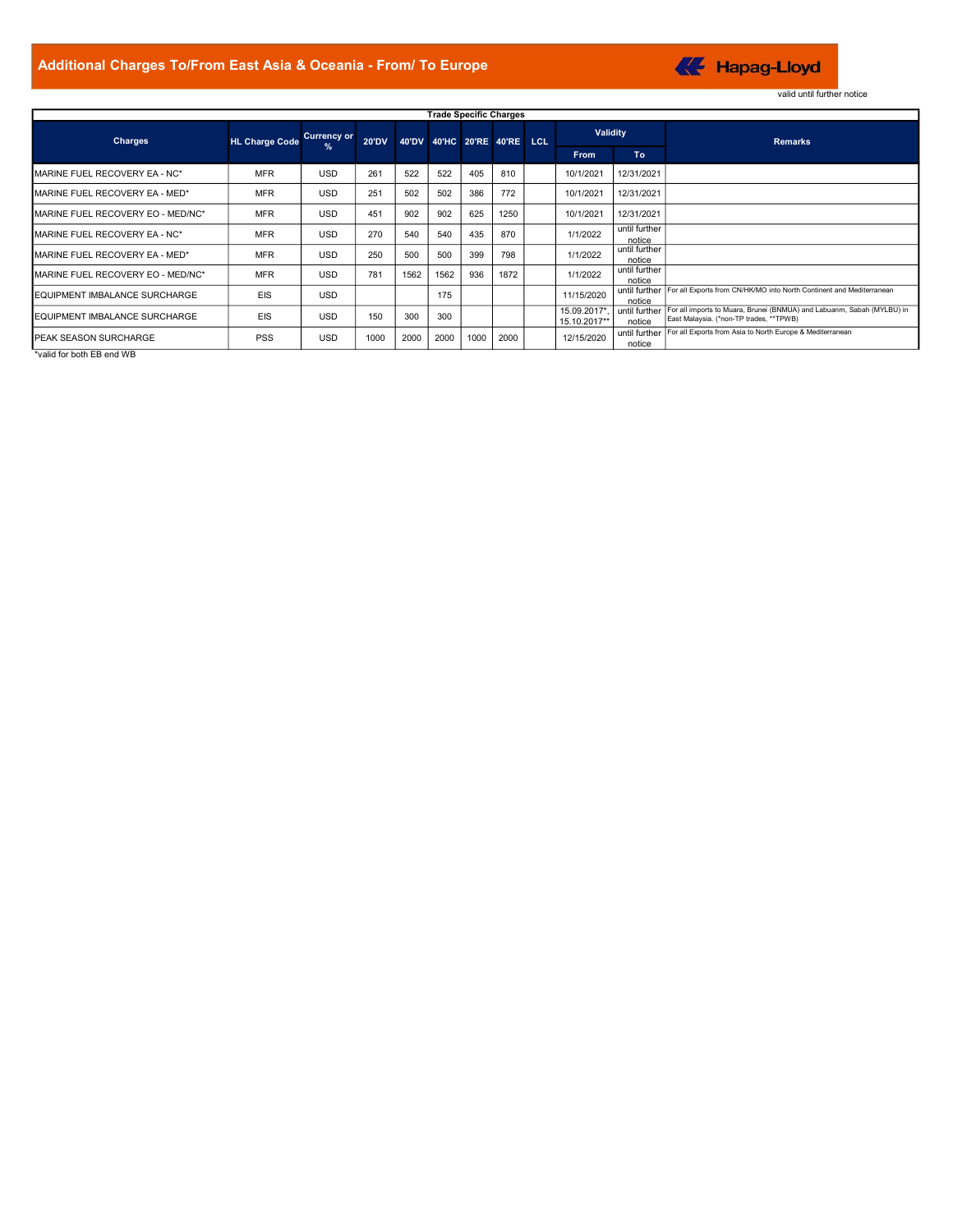## Scopes North Europe



|              |                      | North Europe*        |                   |                      | Scan/Baltic* |                   |
|--------------|----------------------|----------------------|-------------------|----------------------|--------------|-------------------|
|              | Country/             |                      |                   | Country/             |              |                   |
|              | <b>District Code</b> | Name                 | <b>Exceptions</b> | <b>District Code</b> | Name         | <b>Exceptions</b> |
|              | <b>BE</b>            | Belgium              |                   | DK                   | Denmark      |                   |
|              | <b>DE</b>            | Germany              |                   | EE.                  | Estonia      |                   |
|              | DK                   | Denmark              |                   | FI                   | Finland      |                   |
|              | EE                   | Estonia              |                   | LT                   | Lithuania    |                   |
|              | FL                   | Finland              |                   | LV                   | Latvia       |                   |
|              | <b>FR</b>            | France               | only FRLEH        | <b>NO</b>            | Norway       |                   |
|              | <b>GB</b>            | <b>Great Britain</b> |                   | PL                   | Poland       |                   |
| North Europe | <b>IS</b>            | Iceland              |                   | <b>RU</b>            | Russia       | only RULED, RUKDG |
|              | IE                   | Ireland              |                   | <b>SE</b>            | Sweden       |                   |
|              | LТ                   | Lithuania            |                   |                      |              |                   |
|              | LV                   | Latvia               |                   |                      |              |                   |
|              | NL                   | Netherlands          |                   |                      |              |                   |
|              | <b>NO</b>            | Norway               |                   |                      |              |                   |
|              | PL                   | Poland               |                   |                      |              |                   |
|              | RU<br><b>SE</b>      | Russia               | only RULED, RUKDG |                      |              |                   |
|              |                      | Sweden               |                   |                      |              |                   |
|              |                      |                      |                   |                      |              |                   |
|              |                      |                      |                   |                      |              |                   |
|              |                      |                      |                   |                      |              |                   |
|              |                      |                      |                   |                      |              |                   |
|              |                      |                      |                   |                      |              |                   |
|              |                      |                      |                   |                      |              |                   |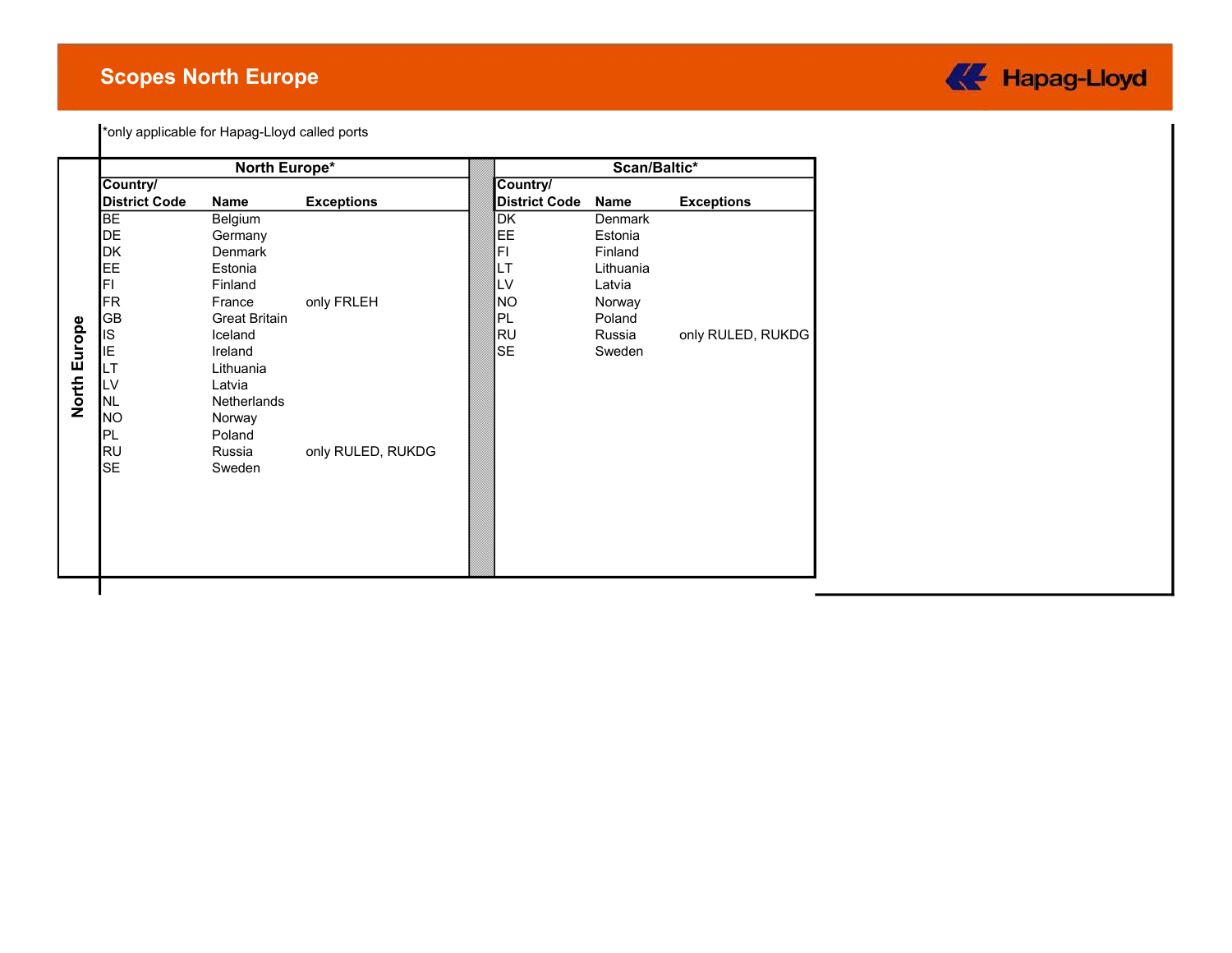### Scopes Mediterranean



|               |                      | Mediterranean*              |                      |                      | <b>West Mediterranean*</b> |                   |                  |         | Levante*          |
|---------------|----------------------|-----------------------------|----------------------|----------------------|----------------------------|-------------------|------------------|---------|-------------------|
|               |                      |                             |                      |                      |                            |                   | Country/         |         |                   |
|               | Country/             |                             |                      | Country/             |                            |                   | <b>District</b>  |         |                   |
|               | <b>District Code</b> | Name                        | <b>Exceptions</b>    | <b>District Code</b> | Name                       | <b>Exceptions</b> | Code             | Name    | <b>Exceptions</b> |
|               | <b>AL</b>            | Albania                     |                      | $\overline{ES}$      | Spain                      |                   | $\overline{c}$ Y | Cyprus  |                   |
|               | <b>BG</b>            | <b>Bulgaria</b>             |                      | FR                   | France                     | only FRFOS        | IL               | Israel  |                   |
|               | CY                   | Cyprus                      |                      | ΙT                   | Italy                      |                   | LB               | Lebanon |                   |
|               | <b>DZ</b>            | Algeria                     |                      | PT                   | Portugal                   |                   | SY               | Syria   |                   |
|               | EG                   | Egypt                       |                      |                      |                            |                   |                  |         |                   |
|               | <b>ES</b>            | Spain                       |                      |                      |                            |                   |                  |         |                   |
|               | FR                   | France                      | only FRFOS           |                      |                            |                   |                  |         |                   |
|               | <b>GE</b>            | Georgia                     |                      |                      |                            |                   |                  |         |                   |
|               | <b>GR</b>            | Greece                      |                      |                      |                            |                   |                  |         |                   |
|               | <b>HR</b>            | Croatia                     |                      |                      |                            |                   |                  |         |                   |
|               | IL                   | Israel                      |                      |                      |                            |                   |                  |         |                   |
|               | IT                   | Italy                       |                      |                      |                            |                   |                  |         |                   |
|               | LВ                   | Lebanon                     |                      |                      |                            |                   |                  |         |                   |
|               | LY                   | Libya                       |                      |                      |                            |                   |                  |         |                   |
|               | MA                   | Morocco                     |                      |                      |                            |                   |                  |         |                   |
|               | <b>ME</b>            | Montenegro                  |                      |                      |                            |                   |                  |         |                   |
|               | <b>MT</b>            | Malta                       |                      |                      |                            |                   |                  |         |                   |
|               | PT                   | Portugal                    |                      |                      |                            |                   |                  |         |                   |
|               | <b>RO</b>            | Romania                     |                      |                      |                            |                   |                  |         |                   |
|               | RU                   | Russia                      | only RUNVS and RURND |                      |                            |                   |                  |         |                   |
|               | SI<br><b>TN</b>      | Slovenia<br>Tunisia         |                      |                      |                            |                   |                  |         |                   |
|               | <b>TR</b>            |                             |                      |                      |                            |                   |                  |         |                   |
| Mediterranean | UA                   | Turkey<br>Ukraine           |                      |                      |                            |                   |                  |         |                   |
|               |                      | <b>Black Sea*</b>           |                      |                      | Adriatic*                  |                   |                  |         | North Africa*     |
|               |                      |                             |                      |                      |                            |                   | Country/         |         |                   |
|               | Country/             |                             |                      | Country/             |                            |                   | <b>District</b>  |         |                   |
|               | <b>District Code</b> | Name                        | <b>Exceptions</b>    | <b>District Code</b> | Name                       | <b>Exceptions</b> | Code             | Name    | <b>Exceptions</b> |
|               | BG                   | <b>Bulgaria</b>             |                      | <b>AL</b>            | Albania                    |                   | DZ               | Algeria |                   |
|               | <b>GE</b>            | Georgia                     |                      | <b>HR</b>            | Croatia                    |                   | LY               | Libya   |                   |
|               | <b>RO</b>            | Romania                     |                      | <b>ME</b>            | Montenegro                 |                   | MA               | Morocco |                   |
|               | <b>RU</b>            | Russia                      | only RUNVS and RURND | SI                   | Slovenia                   |                   | TN               | Tunisia |                   |
|               | <b>UA</b>            | Ukraine                     |                      |                      |                            |                   | МT               | Malta   |                   |
|               |                      |                             |                      |                      |                            |                   |                  |         |                   |
|               |                      |                             |                      |                      |                            |                   |                  |         |                   |
|               |                      |                             |                      |                      |                            |                   |                  |         |                   |
|               |                      |                             |                      |                      |                            |                   |                  |         |                   |
|               |                      | <b>Turkey &amp; Greece*</b> |                      |                      | Egypt*                     |                   |                  |         |                   |
|               | Country/             |                             |                      | Country/             |                            |                   |                  |         |                   |
|               | <b>District Code</b> | Name                        | <b>Exceptions</b>    | <b>District Code</b> | Name                       | <b>Exceptions</b> |                  |         |                   |
|               | <b>TR</b>            | Turkey                      |                      | EG                   | Egypt                      |                   |                  |         |                   |
|               | <b>GR</b>            | Greece                      |                      |                      |                            |                   |                  |         |                   |
|               |                      |                             |                      |                      |                            |                   |                  |         |                   |
|               |                      |                             |                      |                      |                            |                   |                  |         |                   |
|               |                      |                             |                      |                      |                            |                   |                  |         |                   |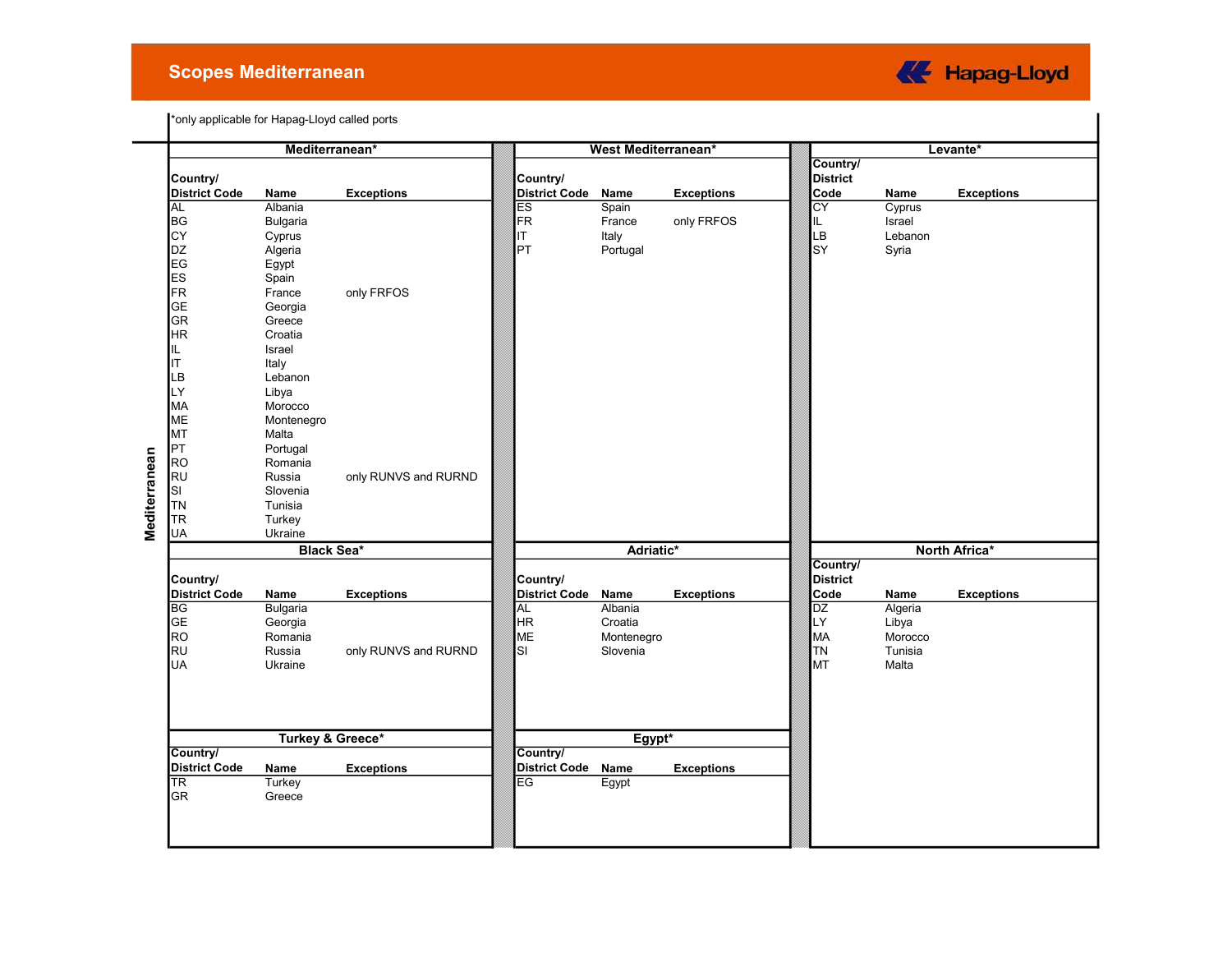# Scopes Asia



| Country/             |               |                   |
|----------------------|---------------|-------------------|
| <b>District Code</b> | <b>Name</b>   | <b>Exceptions</b> |
| <b>BN</b>            | <b>Brunei</b> |                   |
| KH                   | Cambodia      |                   |
| <b>CN</b>            | China         |                   |
| <b>HK</b>            | Hongkong      |                   |
| <b>ID</b>            | Indonesia     |                   |
| JP                   | Japan         |                   |
| KR                   | Korea         |                   |
| LA                   | Laos          |                   |
| MO                   | Macau         |                   |
| MY                   | Malaysia      |                   |
| MM                   | Myanmar       |                   |
| <b>PH</b>            | Phiippines    |                   |
| SG                   | Singapore     |                   |
| <b>TW</b>            | Taiwan        |                   |
| ļтн                  | Thailand      |                   |
| V <sub>N</sub>       | Vietnam       |                   |